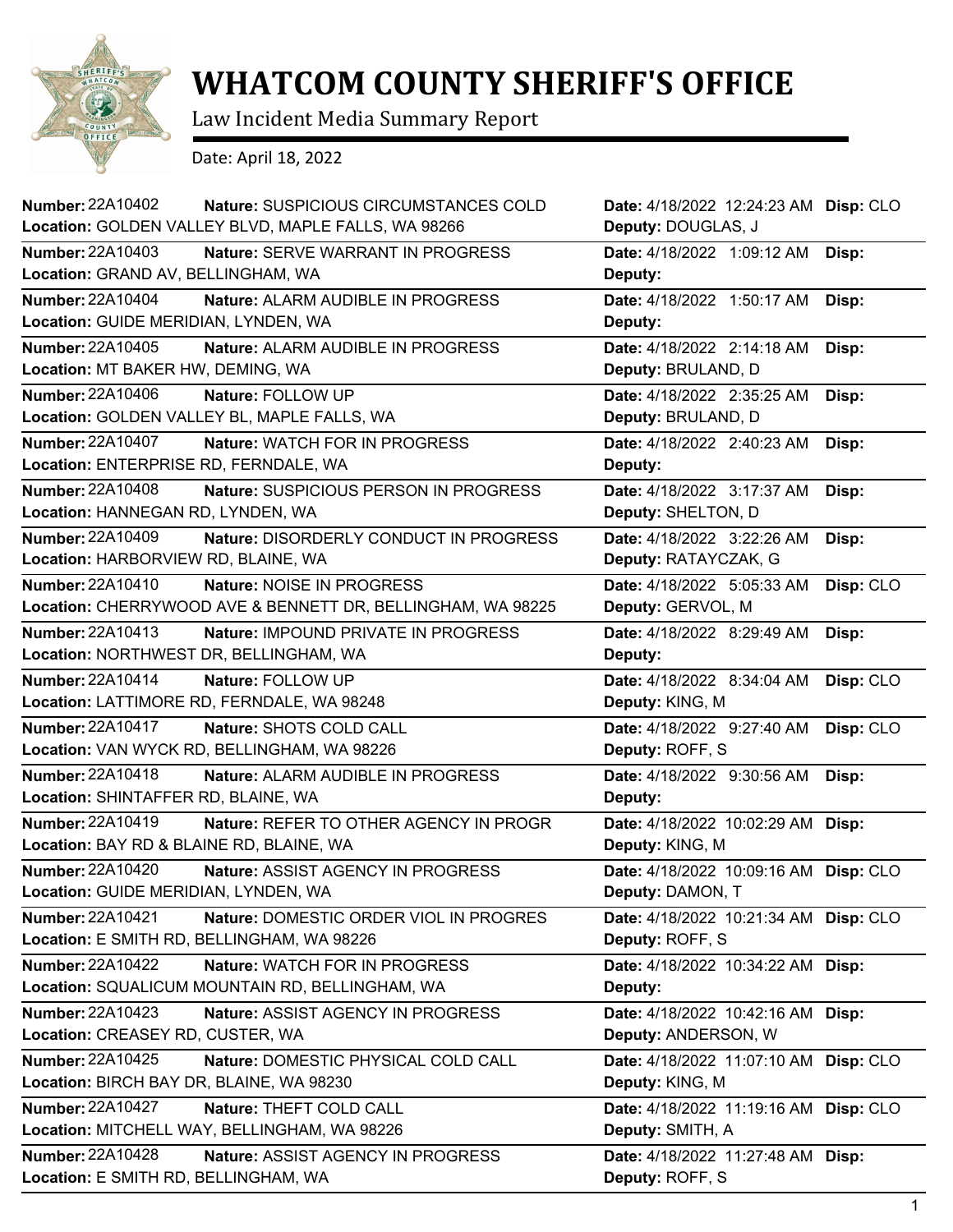| <b>Number: 22A10429</b><br>Nature: KIN NOTIFICATION IN PROGRESS     | Date: 4/18/2022 11:45:54 AM Disp:       |
|---------------------------------------------------------------------|-----------------------------------------|
| Location: MARINE DR, BELLINGHAM, WA                                 | Deputy: LARSONCOOLEY, B                 |
| <b>Number: 22A10430</b><br>Nature: LANDLORD TENANT DISPUTE COLD C   | Date: 4/18/2022 11:52:40 AM Disp: CLO   |
| Location: HARKSELL RD, FERNDALE, WA 98248                           | Deputy: HENTZ, J                        |
| <b>Number: 22A10431</b><br>Nature: VANDALISM COLD CALL              | Date: 4/18/2022 11:55:29 AM Disp: CLO   |
| Location: ISLAND DR, LUMMI ISLAND, WA 98262                         | Deputy: SMITH, A                        |
| <b>Number: 22A10432</b><br>Nature: TRAFFIC HAZARD IN PROGRESS       | Date: 4/18/2022 12:11:53 PM Disp:       |
| Location: BAY RD, BLAINE, WA                                        | Deputy:                                 |
| Number: 22A10433<br>Nature: DRUGS COLD CALL                         | Date: 4/18/2022 12:51:47 PM Disp: CLO   |
| Location: DEMING RD, DEMING, WA 98244                               | Deputy: MELLEMA, S                      |
| <b>Number: 22A10434</b><br>Nature: ALARM SILENT IN PROGRESS         | Date: 4/18/2022 1:04:06 PM<br>Disp: CLO |
| Location: NORTHWEST DR, FERNDALE, WA 98248                          | Deputy: HENTZ, J                        |
| <b>Number: 22A10435</b><br><b>Nature: WELFARE CHECK IN PROGRESS</b> | Date: 4/18/2022 1:04:12 PM<br>Disp: CLO |
| Location: CEDAR LN, SEDRO WOOLLEY, WA 98284                         | Deputy: HENTZ, J                        |
| Number: 22A10436<br>Nature: IMPOUND PRIVATE COLD CALL               | Date: 4/18/2022 1:23:00 PM<br>Disp:     |
| Location: RED VALLEY CT, MAPLE FALLS, WA                            | Deputy:                                 |
| <b>Number: 22A10437</b><br>Nature: ASSIST CITIZEN IN PROGRESS       | Date: 4/18/2022 1:27:23 PM<br>Disp: CLO |
| Location: MT BAKER HWY, DEMING, WA 98244                            | Deputy: DAMON, T                        |
| Number: 22A10438<br>Nature: REFER TO WSP IN PROGRESS                | Date: 4/18/2022 1:29:50 PM<br>Disp:     |
| Location: GUIDE MERIDIAN & HEMMI RD, WA                             | Deputy:                                 |
| <b>Number: 22A10441</b><br><b>Nature: THEFT IN PROGRESS</b>         | Date: 4/18/2022 1:43:41 PM<br>Disp:     |
| Location: NORTHWEST DR, BELLINGHAM, WA                              | Deputy: HENTZ, J                        |
| Number: 22A10442<br>Nature: NEIGHBORHOOD DISPUTE COLD CALL          | Date: 4/18/2022 2:05:27 PM<br>Disp: CLO |
| Location: E SMITH RD, BELLINGHAM, WA 98226                          | Deputy: HEYSTEK, L                      |
| <b>Number: 22A10443</b><br>Nature: WELFARE CHECK IN PROGRESS        | Date: 4/18/2022 2:12:38 PM<br>Disp: CLO |
|                                                                     |                                         |
| Location: GOODWIN RD, EVERSON, WA 98247                             | Deputy: DAMON, T                        |
| Number: 22A10450<br>Nature: SERVE WARRANT IN PROGRESS               | Date: 4/18/2022 3:26:42 PM Disp: CAA    |
| Location: SUCIA DR, FERNDALE, WA 98248                              | Deputy: WOOD, B                         |
| Arrested: RODRIGUEZ, SANTIAGO G.<br>Age: 32                         |                                         |
| <b>Offenses: Fugitive Warrant</b>                                   |                                         |
| <b>Number: 22A10451</b><br>Nature: TRAFFIC STOP                     | Date: 4/18/2022 3:50:54 PM<br>Disp:     |
| Location: SWEET RD, BLAINE, WA                                      | Deputy: DAMON, T                        |
| <b>Number: 22A10452</b><br>Nature: FORGERY COLD CALL                | Date: 4/18/2022 9:40:45 AM<br>Disp: CLO |
| Location: GRANDVIEW RD, FERNDALE, WA 98248                          | Deputy: BOYD, M                         |
| Number: 22A10453<br>Nature: MVA NON BLKING/NON INJURY IN P          | Date: 4/18/2022 4:00:45 PM<br>Disp: CLO |
| Location: LAMPMAN RD & S CHURCH RD, FERNDALE, WA 98248              | Deputy: INGERMANN, N                    |
| <b>Number: 22A10454</b><br>Nature: FORGERY COLD CALL                | Date: 4/18/2022 3:56:17 PM<br>Disp: CLO |
| Location: MISSION RD, BELLINGHAM, WA 98226                          | Deputy: BOYD, M                         |
| Number: 22A10455<br>Nature: MVA NON BLKING/NON INJURY IN P          | Date: 4/18/2022 4:07:23 PM<br>Disp:     |
| Location: LAMPMAN RD & CHURCH RD, FERNDALE, WA                      | Deputy:                                 |
| Number: 22A10456<br>Nature: THEFT IN PROGRESS                       | Date: 4/18/2022 4:21:08 PM<br>Disp: ACT |
| Location: SKAGIT ST, BELLINGHAM, WA 98226                           | Deputy: MELLEMA, S                      |
| Number: 22A10457<br>Nature: ASSIST CITIZEN IN PROGRESS              | Date: 4/18/2022 4:23:42 PM<br>Disp: CLO |
| Location: TYEE DR, POINT ROBERTS, WA 98281                          | Deputy: LEACH, T                        |
| Number: 22A10458<br>Nature: WATCH FOR IN PROGRESS                   | Date: 4/18/2022 4:37:26 PM<br>Disp:     |
| Location: GUIDE MERIDIAN & HEMMI RD, BELLINGHAM, WA                 | Deputy:                                 |
| <b>Number: 22A10459</b><br>Nature: ASSIST CITIZEN IN PROGRESS       | Date: 4/18/2022 4:43:04 PM<br>Disp: CLO |